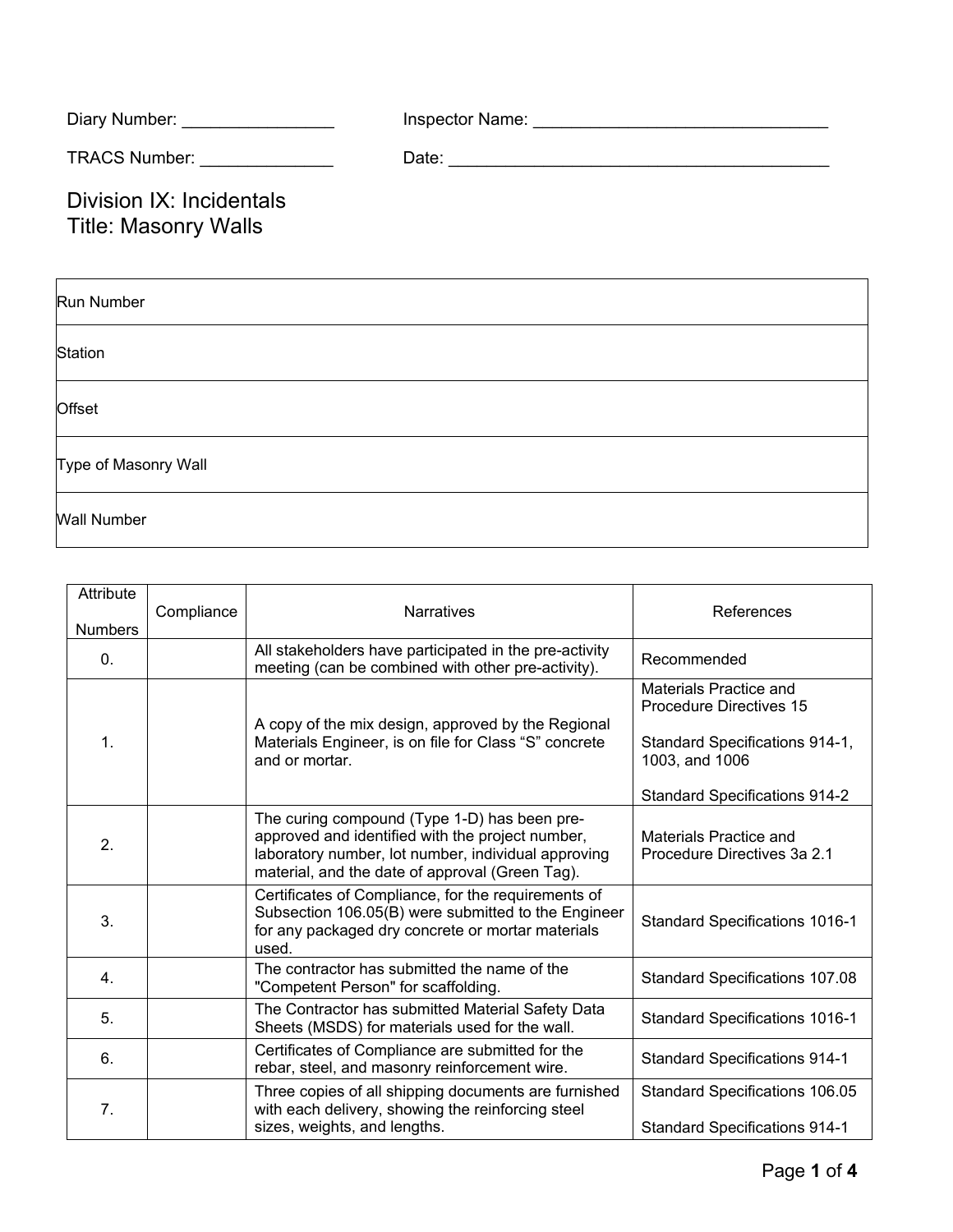|     | The Contractor has submitted samples to the                                                                                                                         | <b>Structure Standard Drawings</b><br>SD 7.02                                          |
|-----|---------------------------------------------------------------------------------------------------------------------------------------------------------------------|----------------------------------------------------------------------------------------|
| 8.  | Engineer, and the Engineer, has verified the type of<br>block, color, and mortar to be used (approved by<br>Roadside Development).                                  | <b>Structure Standard Drawings</b><br>SD 8.02                                          |
| 9.  | Areas are Blued Staked prior to beginning work.                                                                                                                     | Standard Specifications 107.15                                                         |
| 10. | Excavation is in accordance with the plan sheets.                                                                                                                   | <b>Standard Specifications 203-5</b>                                                   |
| 11. | Backfill is in accordance with the plan sheets.                                                                                                                     | <b>Standard Specifications 203-5</b>                                                   |
| 12. | The concrete is placed and consolidated by methods<br>that not cause segregation and which result in a<br>dense, homogeneous concrete free of honeycomb or<br>voids | <b>Standard Specifications 601-</b><br>3.03(A)<br><b>Standard Specifications 908-3</b> |
| 13. | Sampling of the Class "S" concrete is daily from each<br>batch plant; daily placements of 20 cubic yards or<br>less are taken at the discretion of the Engineer.    | Standard Specifications 1006-<br>7.03                                                  |
| 14. | Liquid-membrane: The compound forms a continuous<br>unbroken surface or the area was given a new<br>application of compound to assure uniform coverage.             | <b>Standard Specifications 1006-</b><br>6.01 (C)                                       |
|     | Area calculations were recorded in the Daily Diary                                                                                                                  | <b>Construction Manual 105.11</b>                                                      |
| 15. | and compared with the amount applied (application<br>rate is calculated).                                                                                           | Standard Specifications 1006-<br>6.01(C)                                               |
| 16. | The Contractor is following the mix design for the<br>approved mortar (Observe the mixing of the mortar).                                                           | <b>Structure Standard Drawings</b><br>SD 7.02                                          |
|     |                                                                                                                                                                     | <b>Structure Standard Drawings</b><br>SD 8.02                                          |
| 17. | The initial bed joint thickness is not less than 1/4 inch<br>nor more than 1-inch.                                                                                  | <b>Structure Standard Drawings</b><br>SD 7.02                                          |
|     |                                                                                                                                                                     | <b>Structure Standard Drawings</b><br>SD 8.02<br><b>Structure Standard Drawings</b>    |
| 18. | Verify that the block and grout type and color is as<br>approved by Roadside Development.                                                                           | SD 7.02                                                                                |
|     |                                                                                                                                                                     | <b>Structure Standard Drawings</b><br>SD 8.02                                          |
| 19. | Verify that masonry blocks are clean and free from<br>dirt when placed in the wall and that right type of<br>block being used.                                      | <b>Structure Standard Drawings</b><br>SD 7.02                                          |
|     |                                                                                                                                                                     | <b>Structure Standard Drawings</b><br>SD 8.02                                          |
|     |                                                                                                                                                                     | <b>Structure Standard Drawings</b>                                                     |
|     | Verify and observe that subsequent bed joints are not                                                                                                               | SD 7.02                                                                                |
| 20. | less than 1/4 inch or more than 5/8 inch in thickness.                                                                                                              | <b>Structure Standard Drawings</b><br>SD 8.02                                          |
|     |                                                                                                                                                                     | <b>Structure Standard Drawings</b>                                                     |
|     | Verify horizontal joint reinforcing size, location, and                                                                                                             | SD 7.02                                                                                |
| 21. | spacing.                                                                                                                                                            | <b>Structure Standard Drawings</b><br>SD 8.02                                          |
|     |                                                                                                                                                                     | <b>Structure Standard Drawings</b>                                                     |
| 22. | Joint Reinforcing: 9 Gauge Ladder or Truss type is<br>being used at required locations and lifts. [ASTM A82<br>Wire]                                                | SD 7.02                                                                                |
|     |                                                                                                                                                                     | <b>Structure Standard Drawings</b><br>SD 8.02                                          |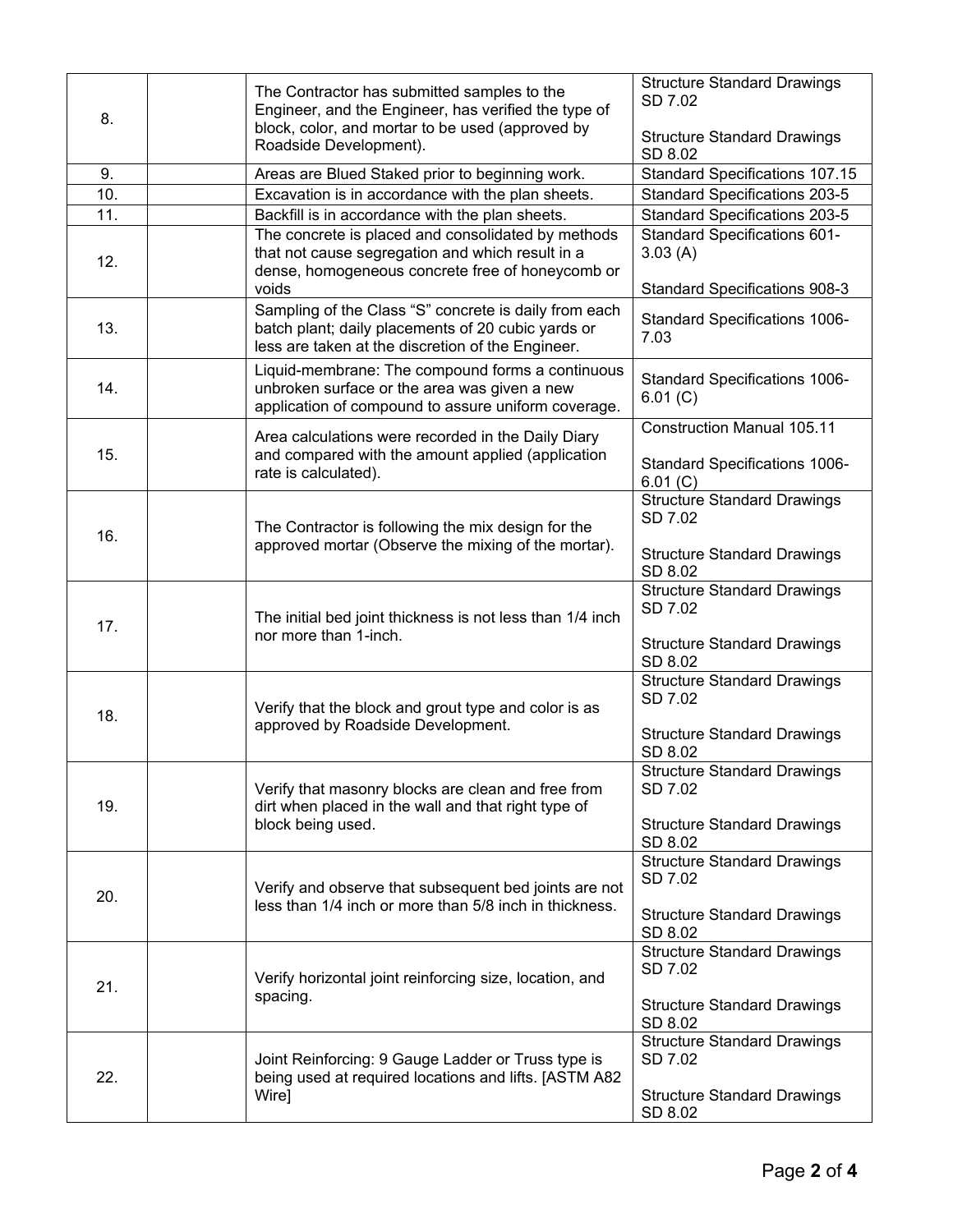| 23. |                                                 | Verify that the location, spacing, size and lap length<br>of vertical reinforcing dowel bars and wall<br>reinforcement is within plus or minus 1/2 inch of the | <b>Structure Standard Drawings</b><br>SD 7.02    |
|-----|-------------------------------------------------|----------------------------------------------------------------------------------------------------------------------------------------------------------------|--------------------------------------------------|
|     |                                                 | plan dimensions as measured perpendicular to the<br>wall (+/- 2-inch in the longitudinal direction).                                                           | <b>Structure Standard Drawings</b><br>SD 8.02    |
| 24. |                                                 | Where required in Retaining walls, the 3-inch drain<br>pipes are installed at the correct locations (height and<br>spacing).                                   | <b>Structure Standard Drawings</b><br>SD 7.02    |
| 25. |                                                 | Expansion joints for retaining walls are spaced at a<br>maximum of 96-feet                                                                                     | <b>Structure Standard Drawings</b><br>SD 7.02    |
| 26. |                                                 | The Contractor is using 3/8-inch premolded<br>expansion joint filler material in the retaining walls.                                                          | <b>Structure Standard Drawings</b><br>SD 7.02    |
| 27. | The control joints are at a maximum of 24 feet. |                                                                                                                                                                | <b>Structure Standard Drawings</b><br>SD 7.02    |
|     |                                                 |                                                                                                                                                                | <b>Structure Standard Drawings</b><br>SD 8.02    |
| 28. |                                                 | The Contractor's Competent Person has checked<br>scaffolding before use each day or when changes<br>were made.                                                 | OSHA 29 CFR, Part 1926, and<br>29 CFR, Part 1910 |
|     |                                                 |                                                                                                                                                                | <b>Standard Specifications 107.08</b>            |
| 29. |                                                 | Employees are protected from falls by the use of<br>guardrail system, safety net system or personal fall<br>arrest system.                                     | OSHA 29 CFR, Part 1926, and<br>29 CFR, Part 1910 |
|     |                                                 |                                                                                                                                                                | <b>Standard Specifications 107.01</b>            |
|     |                                                 |                                                                                                                                                                | Standard Specifications 107.08                   |
| 30. |                                                 | The "bond beam" rebar is placed per plan location.                                                                                                             | <b>Structure Standard Drawings</b><br>SD 8.02    |
| 31. |                                                 | The "bond beam" rebar are epoxy coated dowels (#6<br>dowel, 1.5-feet long with 6-inches encased on one<br>side of the control joint).                          | <b>Structure Standard Drawings</b><br>SD 8.02    |
| 32. |                                                 | Bond rebar dowels are plumb after being encased.                                                                                                               | <b>Structure Standard Drawings</b><br>SD 8.02    |
| 33. |                                                 | The Contractor is using Vinyl Cruciform joint filler in<br>the control joint of the sound wall.                                                                | <b>Structure Standard Drawings</b><br>SD 8.02    |
| 34. |                                                 | Verify that all concrete masonry blocks are placed in<br>uniform and true courses, level and plumb with a<br>tolerance of 1/4 inch in 8-feet.                  | <b>Structure Standard Drawings</b><br>SD 7.02    |
|     |                                                 |                                                                                                                                                                | <b>Structure Standard Drawings</b><br>SD 8.02    |
| 35. | mortar stiffens.                                | Verify that concrete masonry units are placed to the<br>desired height with joints of uniform thickness:                                                       | <b>Structure Standard Drawings</b><br>SD 7.02    |
|     |                                                 | Leveled, plumbed, and straightened before the                                                                                                                  | <b>Structure Standard Drawings</b><br>SD 8.02    |
| 36. |                                                 | Verify that the grout being used is an approved mix<br>design and color.                                                                                       | <b>Structure Standard Drawings</b><br>SD 7.02    |
|     |                                                 |                                                                                                                                                                | <b>Structure Standard Drawings</b><br>SD 8.02    |